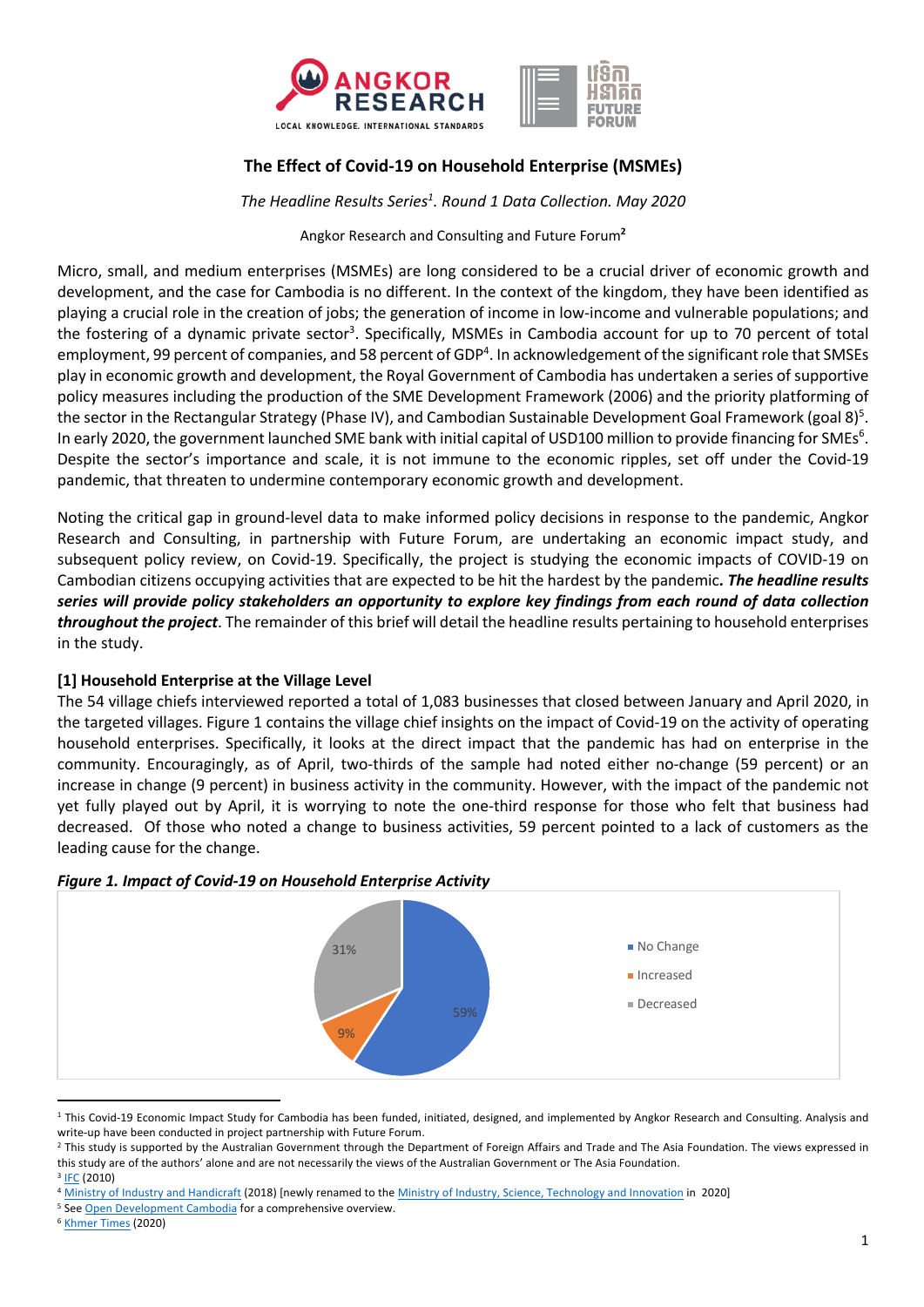



## **[2] Characteristics of Household Enterprises**

Table 1 contains the information on types of household enterprise by region. Table 1 contains the information on types of household enterprise by region. Grocery and restaurant and mobile food service enterprises are the two most frequent types of enterprise present across all provinces; accounting for 51% of the total survey sample.

#### **Table 1: Types of Household Enterprise by Region**

| Type of HHE                               | <b>Total</b><br>$(N=930)$ |    | Phnom Penh<br>$(N=342)$  | Kampot<br>$(N=121)$      | Siem Reap<br>$(N=190)$   | Svay Rieng<br>$(N=151)$ | <b>Kampong</b><br>Speu (N=126) |  |
|-------------------------------------------|---------------------------|----|--------------------------|--------------------------|--------------------------|-------------------------|--------------------------------|--|
|                                           | Fr.                       | %  | %                        | %                        | %                        | %                       | %                              |  |
| Grocery                                   | 267                       | 29 | 30                       | 27                       | 27                       | 30                      | 29                             |  |
| <b>Restaurant and Mobile Food Service</b> | 204                       | 22 | 23                       | 26                       | 19                       | 23                      | 18                             |  |
| Transportation                            | 86                        | 9  | 15                       | 6                        | 5                        | ┑                       | 7                              |  |
| <b>Real Estate</b>                        | 50                        | 5  | 7                        | 3                        | 7                        | 3                       | 4                              |  |
| <b>Clothing Shop</b>                      | 37                        | 4  | 6                        | $\overline{\phantom{a}}$ | $\overline{\phantom{a}}$ | 3                       | 6                              |  |
| <b>Beauty Salon</b>                       | 33                        | 4  | 5                        | 5                        | $\overline{\phantom{0}}$ | 3                       | 3                              |  |
| Repair/Sale of Motor                      | 40                        | 4  | 3                        | 4                        | 3                        | 9                       | 6                              |  |
| Renting/Selling Agricultural Material     | 32                        | 3  | $\overline{\phantom{a}}$ | $\overline{\phantom{a}}$ | 6                        | 7                       | 6                              |  |
| Handicraft                                | 18                        | 2  | -                        | 6                        | 4                        |                         | $\overline{\phantom{0}}$       |  |
| <b>Construction Contractor</b>            | 24                        | 3  |                          | 3                        | 5                        | 3                       | 5                              |  |
| Other                                     | 139                       | 15 |                          |                          |                          |                         |                                |  |

#### **[2] The Impact of Covid-19 on Net Income**

The average net income of household enterprises in the sample fell by 56 percent, from 461.2 USD in January to 203.2 USD in April 2020. By province, household enterprises in Phnom Penh and Kampong Speu saw the largest reduction in net income between January and April, falling 58 and 55 percent respectively. By comparison household enterprises in Kampot province experienced a comparatively less severe loss of 28 percent.

Figure 2 contains the breakdown of net-income change by type of household enterprise. Transportation was the sector that was most severely impacted, witnessing a 91 percent loss of average income between January and April. This was followed by beauty salons, clothing shops, and handicraft (71, 63, and 61 percent respectively). Curiously, despite the recorded loss of income across all other types of household enterprise, real estate represents an outlier to the trend, with a recorded increase of net income over the period of 12 percent.

#### **Figure 2: Impact of Covid-19 on Net Income by Type of Enterprise (USD)**



## **[3] Reported Issues for Household Enterprises (January to April)**

Figure 3 contains the responses from household enterprises when asked what issues they have encountered between January and April as a result of Covid-19. Five categories emerged as the primary issues for the period. A lack of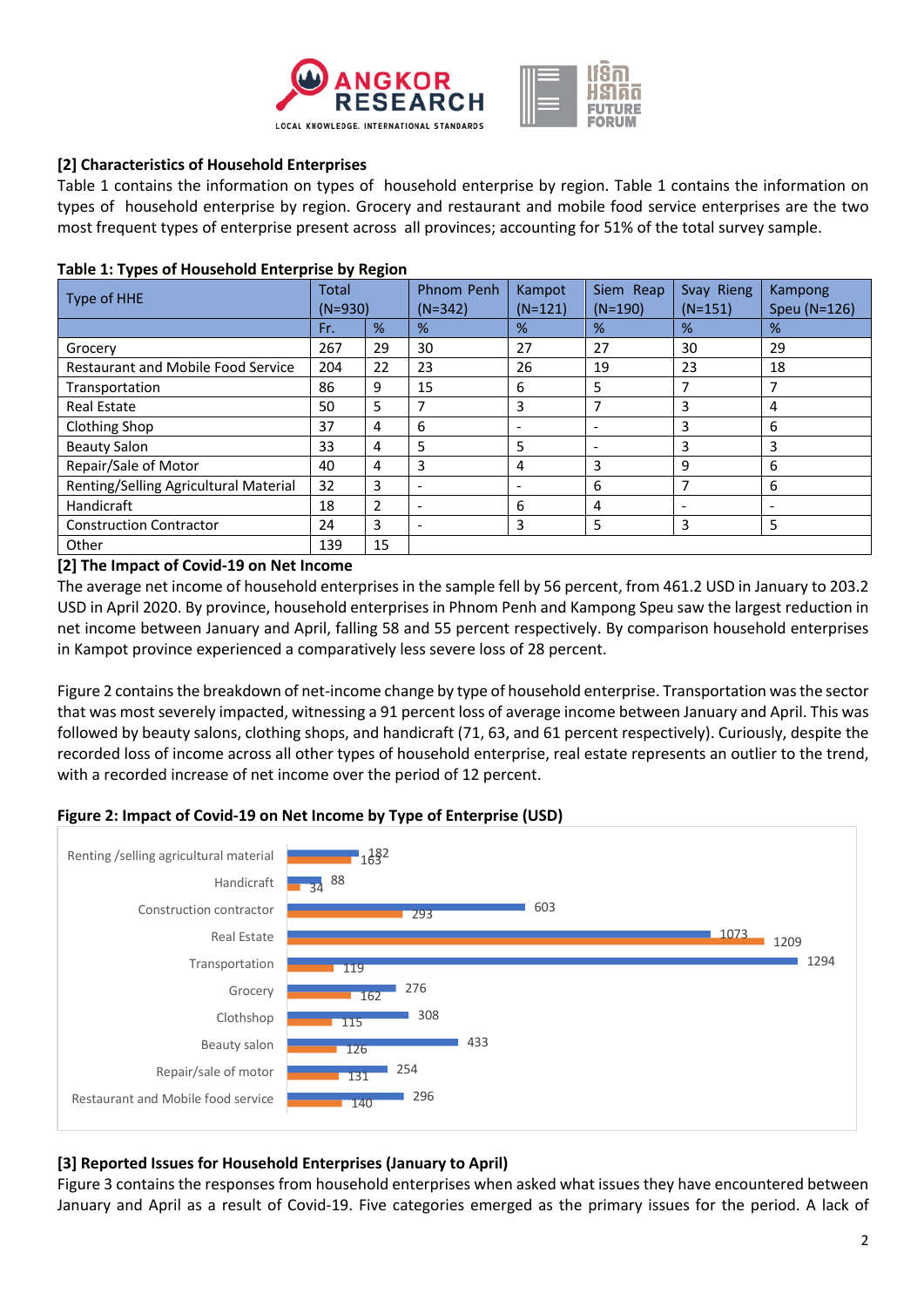

customers was cited by 74 percent of respondents as the key issue, whilst an explicit lack of sales and loss of customer's due to a fear of Covid-19 a close second and third.



## **Figure 3: Reported problems of household enterprise between January and April**

The rest of this section explores changes in household enterprise circumstance in more detail. Specifically looking at changes in customer behaviour and material costs.

## **[a] Change in Customers**

733 of 930 household enterprises reported a change in their customer base. 97 percent of them stated that their customer base decreased (see table 2) while only 3 percent reported the increase. Of the 3 percent that reported an increase (20 households) seven are in groceries, seven are in restaurant and mobile food service, 3 are in motor repair, and the remaining 3 are split evenly between a beauty salon, transportation, and laundry.

| Type of HHE                             | PP             | <b>SRP</b>   | <b>KPP</b>   | <b>SvRP</b> | <b>KSP</b>   | Total |
|-----------------------------------------|----------------|--------------|--------------|-------------|--------------|-------|
| Restaurant and Mobile food service      | 67             | 20           | 22           | 25          | 16           | 150   |
| Repair/sale of motor                    | 9              | 4            | 3            | 12          | 6            | 34    |
| Beauty salon                            | 17             | 2            | 5            | 5           | 2            | 31    |
| Cloth shop                              | 17             | $\mathbf{1}$ | 2            | 5           | 7            | 32    |
| Grocery                                 | 89             | 39           | 26           | 34          | 24           | 212   |
| Transportation                          | 45             | 8            | 6            | 10          | 9            | 78    |
| <b>Real Estate</b>                      | 10             | 7            | $\mathbf{1}$ | 4           | 3            | 25    |
| Construction contractor                 | $\Omega$       | 7            | 3            | 4           | 3            | 17    |
| Handicraft                              | $\overline{2}$ | 5            | $\mathbf{1}$ | 0           | $\mathbf{1}$ | 9     |
| Renting / selling agricultural material | 0              | 4            | 3            | 6           | 1            | 14    |
| Other                                   | 33             | 28           | 18           | 15          | 17           | 111   |
| Total                                   | 289            | 125          | 90           | 120         | 89           | 713   |

#### **Table 2: Enterprises that reported decrease in customers**

# **[b] Cost of Material**

437 of the 930 household enterprises reported that the cost of material they bought for their business had changed; with 83.3 percent of them noting that the change was a price increase. Figure 4 contains the breakdown between types of household enterprise. The largest discrepancy is in the transportation industry where23 households operating reported that their input prices had fallen; the only industry to have a higher percentage of enterprises noting a decrease in material cost over an increase.